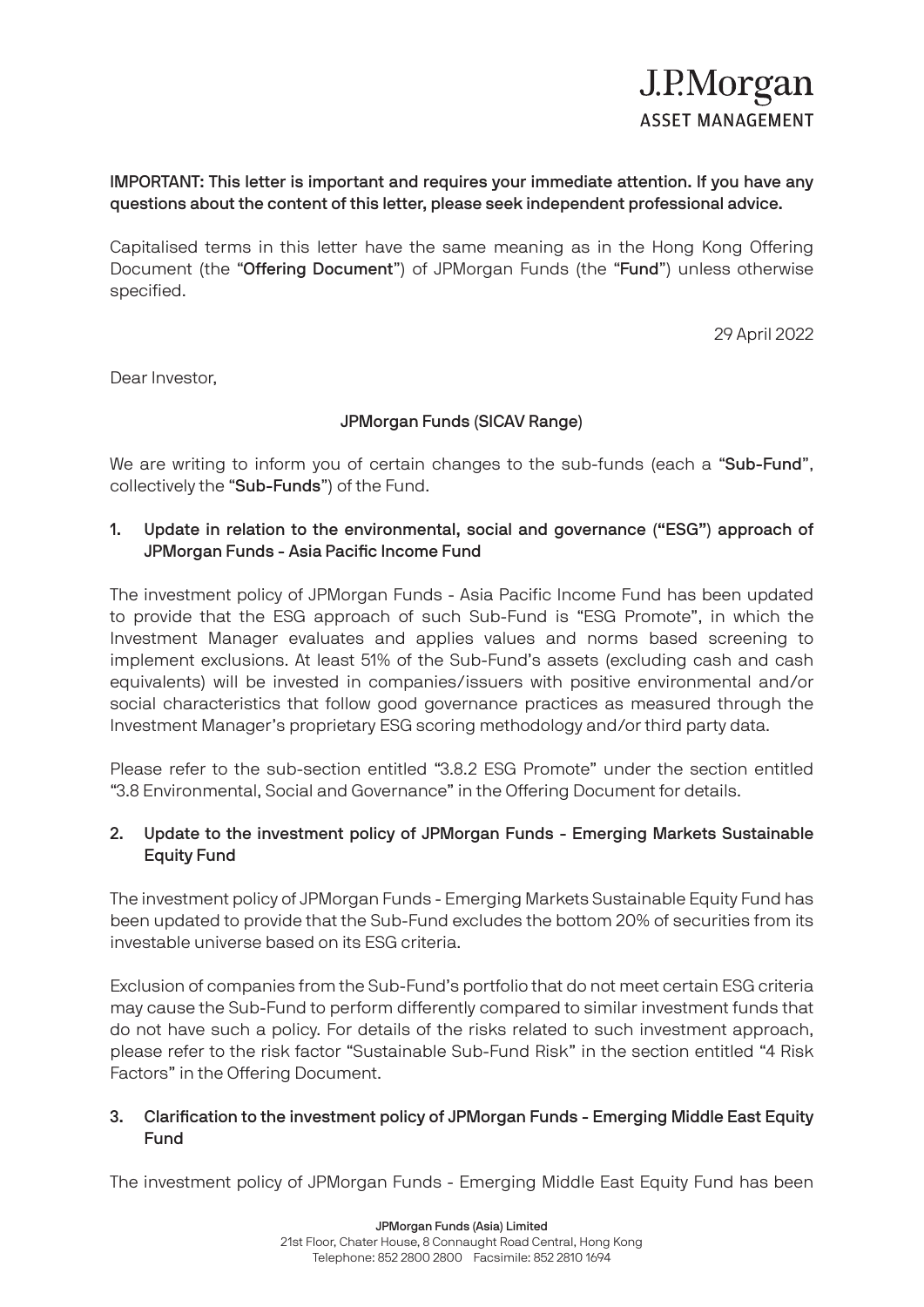clarified to provide that the Sub-Fund may have significant positions in specific sectors or markets, and be concentrated in a limited number of securities from time to time.

# 4. Enhancement to the investment policy of JPMorgan Funds - Europe Dynamic Technologies Fund

The investment policy of JPMorgan Funds - Europe Dynamic Technologies Fund has been enhanced to provide that the Sub-Fund uses a bottom-up stock selection process that leverages the breadth of the eligible equity investment universe through a combination of fundamental research insights coupled with quantitative analysis, and uses a best ideas approach to finding the most attractive investment ideas with minimal constraints.

# 5. Clarification to the currency hedging approach of certain Sub-Funds

In the past, it was stated in the investment policies of JPMorgan Funds - America Equity Fund, JPMorgan Funds - US Growth Fund, JPMorgan Funds - US Technology Fund and JPMorgan Funds - US Value Fund that the currency exposure of the Sub-Funds might be hedged.

The investment policies of these Sub-Funds have been amended to clarify that currency hedging is not applicable to these Sub-Funds.

# 6. Enhancement to the risk profile of certain Sub-Funds

The "Risk Profile" sections of JPMorgan Funds - Asia Pacific Equity Fund, JPMorgan Funds - Brazil Equity Fund, JPMorgan Funds - Emerging Markets Local Currency Debt Fund, JPMorgan Funds - Korea Equity Fund and JPMorgan Funds - Russia Fund in the Offering Document have been enhanced to provide that such Sub-Funds may have significant positions in specific countries, sectors or currencies which may be concentrated from time to time.

# 7. Change of name of the benchmark of certain Sub-Funds

The Offering Document has been updated to reflect the change of name of the benchmark of certain Sub-Funds, the details of which are as follows:

| Sub-Fund                                                   | Former name of the benchmark                                                                                  | New name of the benchmark                                                                  |
|------------------------------------------------------------|---------------------------------------------------------------------------------------------------------------|--------------------------------------------------------------------------------------------|
| JPMorgan Funds<br>- Income Fund                            | <b>Bloomberg Barclays</b><br>US Aggregate Bond Index<br>(Total Return Gross)                                  | Bloomberg US Aggregate Bond<br>Index (Total Return Gross)                                  |
| JPMorgan Funds<br>- US Aggregate Bond<br>Fund              | <b>Bloomberg Barclays</b><br>US Aggregate Index<br>(Total Return Gross)                                       | Bloomberg US Aggregate Index<br>(Total Return Gross)                                       |
| JPMorgan Funds<br>- US High Yield Plus<br><b>Bond Fund</b> | <b>Bloomberg Barclays</b><br>US Corporate High-Yield 2%<br><b>Issuer Capped Index</b><br>(Total Return Gross) | <b>Bloomberg US Corporate</b><br>High-Yield 2% Issuer Capped<br>Index (Total Return Gross) |

The names of the benchmark of the Hedged Share Classes of JPMorgan Funds - Income Fund and JPMorgan Funds - US Aggregate Bond Fund have also been updated accordingly.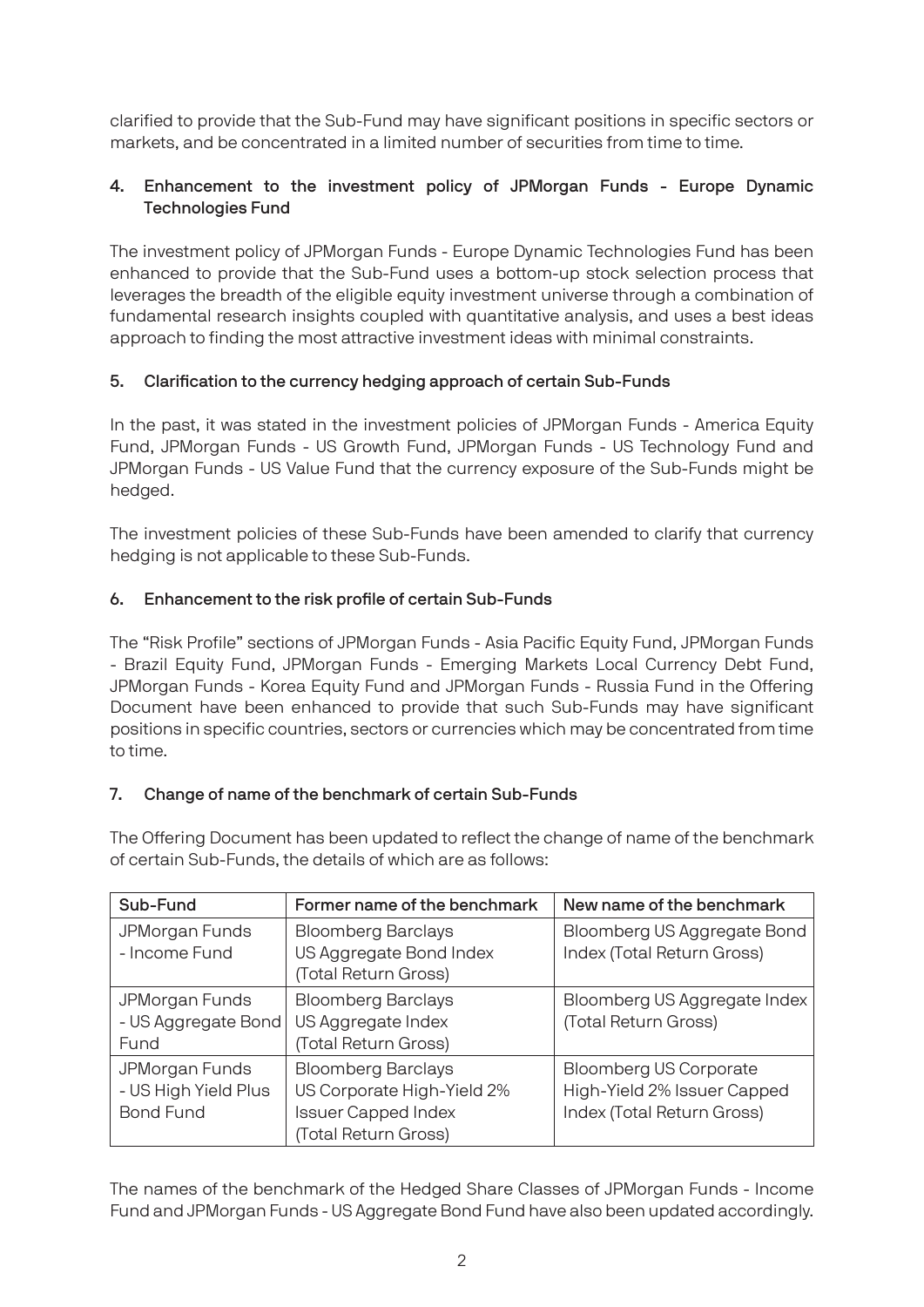## 8. Availability of the details of the Investment Manager(s) and Delegate Investment Manager(s) responsible for each Sub-Fund

The Offering Document has been updated to provide that the details of the Investment Manager(s) and Delegate Investment Manager(s) responsible for each Sub-Fund are available in the annual report and semi-annual report of the Fund. Such details will no longer be published on the website am.jpmorgan.com/hk<sup>1</sup>.

### 9. Other general updates

The Offering Document has been amended to reflect the following:

- updates to risk disclosures;
- simplification of ESG Promote related disclosures in the investment policy of the Sub-Funds whose ESG approach is ESG Promote;
- updates related to PRC taxation;
- update of the address of JPMorgan Asset Management (Singapore) Limited;
- update of the address of the website of JPMorgan Funds (Asia) Limited to am.jpmorgan.com/hk<sup>1</sup>; and
- other general updates.

Please refer to the Offering Document for further details.

The revised Offering Document reflecting the above amendments are available free of charge upon request during normal working hours at the registered office of JPMorgan Funds (Asia) Limited<sup>2</sup>, and on our website am.jpmorgan.com/hk<sup>1</sup>.

The Management Company of the Fund accepts responsibility for the accuracy of the content of this notice.

If you have any questions with regard to the content of this notice or any other aspect of the Sub-Funds or the Fund, please do not hesitate to contact:

- your bank or financial adviser;
- your designated client adviser, account manager, pension scheme trustee or administrator;
- our Intermediary Clients' Hotline on (852) 2265 1000;
- our distributor hotline on (852) 2978 7788; or
- if you normally deal directly with us, our J.P. Morgan Funds InvestorLine on (852) 2265 1188.

Yours faithfully, For and on behalf of JPMorgan Funds (Asia) Limited as Hong Kong Representative of the Fund

Edwin TK Chan **Director** 

<sup>&</sup>lt;sup>1</sup> The website has not been reviewed by the Securities and Futures Commission.

<sup>&</sup>lt;sup>2</sup> The registered office of JPMorgan Funds (Asia) Limited is located at 21st Floor, Chater House, 8 Connaught Road Central, Hong Kong.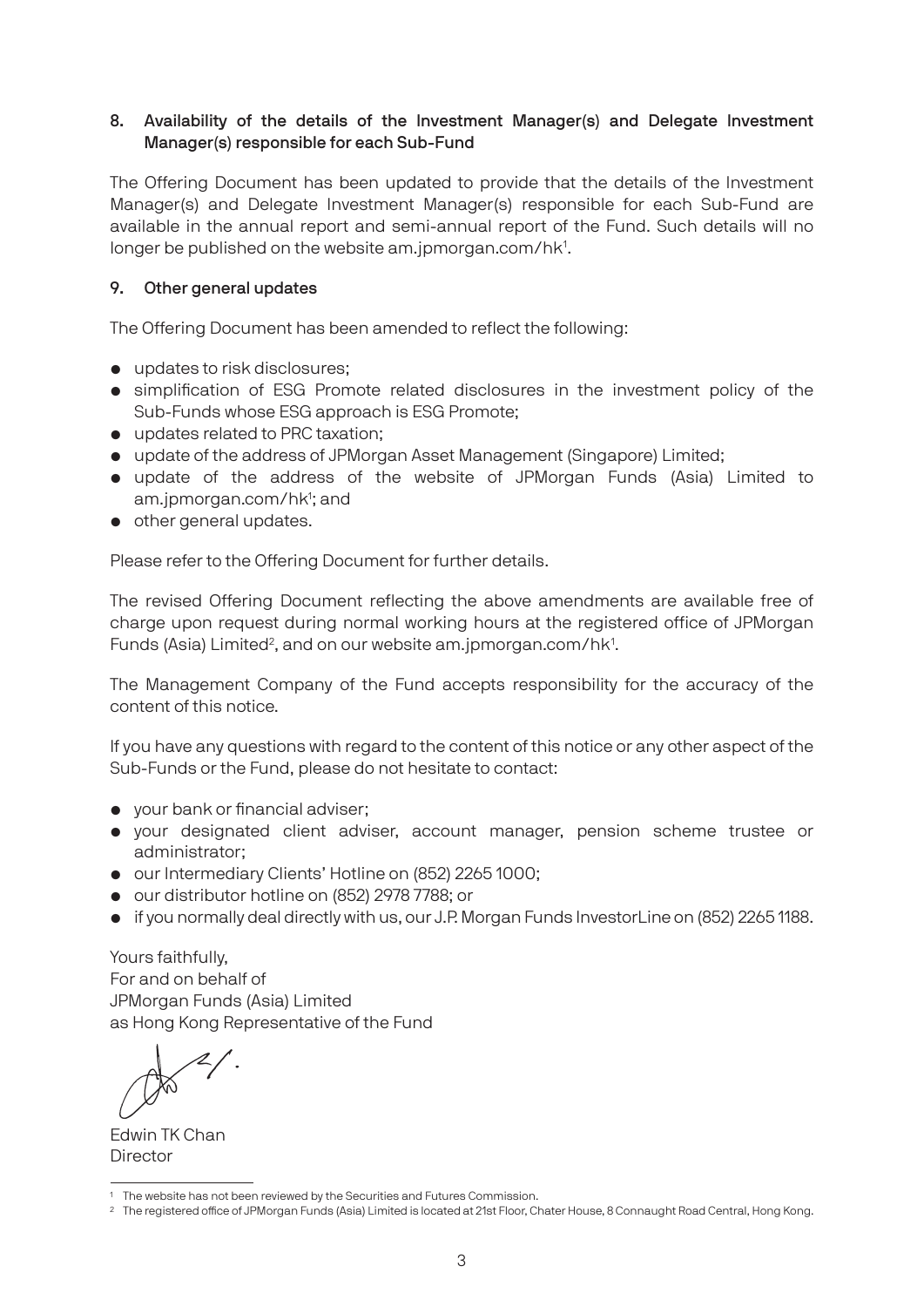

# 重要資料:務請即時細閱本重要函件。如閣下對本函件的內容有任何疑問,應尋求獨立專業意 見。

除非另有指明,否則本函件內所載的術語應與摩根基金(「基金」)的香港銷售文件(「銷售 文件」)所載者具有相同的涵義。

敬啟者:

### 摩根基金(SICAV系列)

此函旨在告知閣下有關基金的子基金(各稱及統稱「子基金」)的若干變更。

#### 1. 有關摩根基金-亞太入息基金的環境、社會及管治(「ESG」)方法的更新

摩根基金-亞太入息基金的投資政策已作出更新,以訂明有關子基金的ESG方法為「推動 ESG」,其中投資經理人評估並採用以價值及規範為基礎的篩選模式,以實施排除機制。子基 金之資產(不包括現金及現金等價物)至少51%將投資於遵循良好管治常規且具有正面的環境 及/或社會特徵(透過投資經理人的專有ESG評分方法及/或第三方數據衡量)的公司/發行 人。

請參閱銷售文件內「3.8 環境、社會及管治」一節下「3.8.2 推動ESG」分節,了解詳情。

#### 2. 更新摩根基金-新興市場可持續發展股票基金的投資政策

摩根基金一新興市場可持續發展股票基金的投資政策已作出更新,以訂明子基金根據其FSG準 則排除其可投資範圍內最後20%的證券。

將不符合若干ESG準則的公司排除在子基金的投資組合之外可能令子基金的表現與並無該政策 的類似投資基金的表現有所不同。請參閱銷售文件內「4 風險因素」一節內的風險因素「可持 續子基金風險」,了解與該投資方法有關的風險。

#### 3. 澄清摩根基金-新興中東基金的投資政策

摩根基金一新興中東基金的投資政策已作出澄清,以訂明子基金可於特定行業或市場持有大量 倉盤並不時集中投資於有限數量的證券。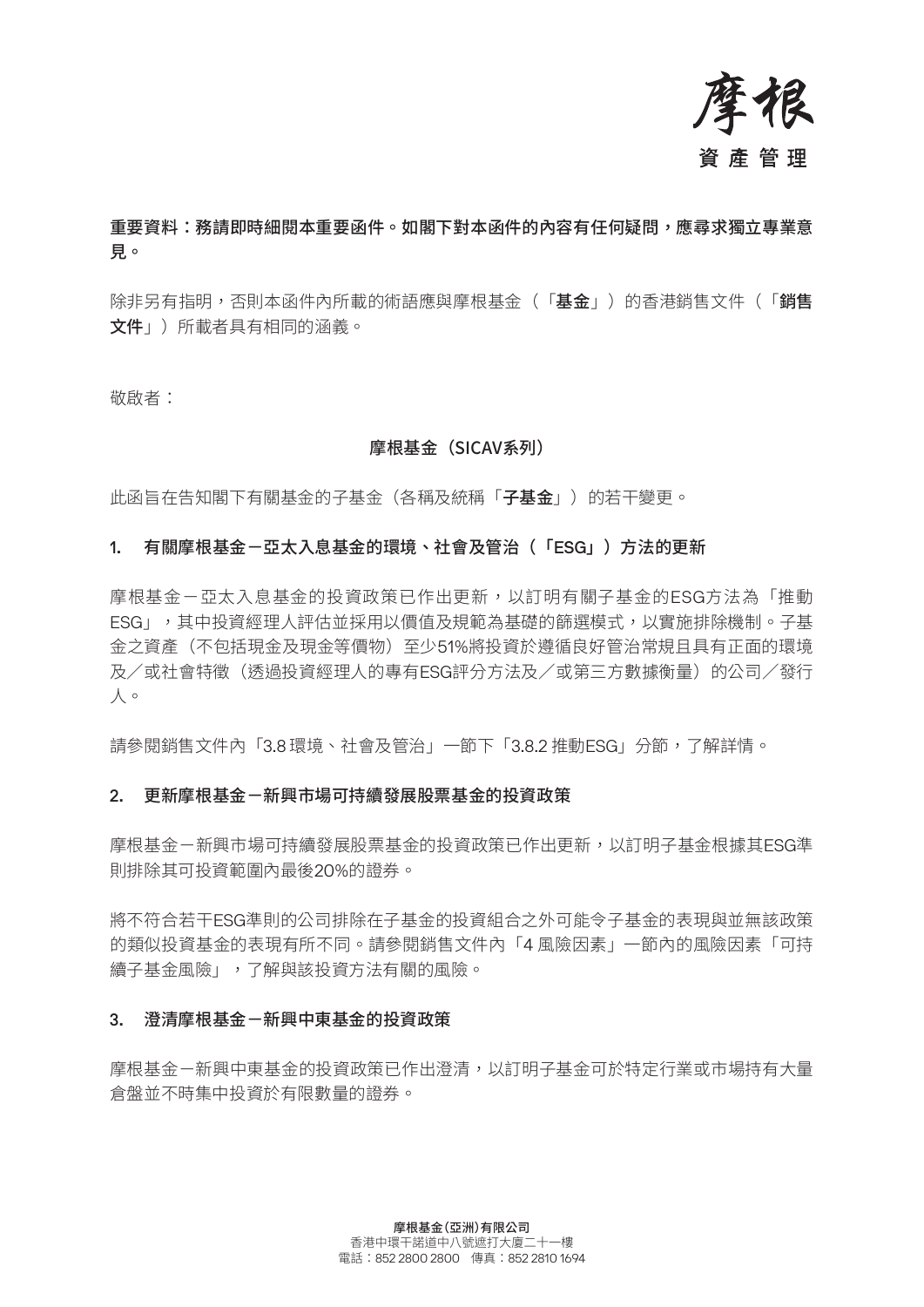### 4. 加強摩根基金-歐洲動力科技基金的投資政策

摩根基金-歐洲動力科技基金的投資政策已作出加強,以訂明子基金透過將基本因素研究見解 與定量分析相結合,採用自下而上的選股流程,在廣泛的合資格股票投資範圍內進行挑選,並 採用最佳理念方法,物色最具吸引力但限制最少的投資理念。

### 5. 澄清若干子基金的貨幣對沖方法

過去,摩根基金一美國企業成長基金、摩根基金一美國科技基金及摩根 基金-美國價值基金的投資政策載明,子基金可對沖任何貨幣風險。

該等子基金的投資政策已作出修訂,以澄清貨幣對沖不適用於該等子基金。

### 6. 加強若干子基金的風險取向的披露

銷售文件內摩根基金-亞太股票基金、摩根基金-巴西基金、摩根基金-新興市場本地貨幣債 券基金、摩根基金-大韓股票基金及摩根基金-俄羅斯基金的「風險取向」章節內的披露已作 出加強,以訂明有關子基金可能於特定國家、行業或貨幣持有大量倉盤,而有關倉盤可能不時 較為集中。

#### 7. 變更若干子基金的指標名稱

銷售文件已作出更新,以反映若干子基金的指標名稱的變更,詳情如下:

| 子基金       | 指標原有名稱          | 指標新名稱          |
|-----------|-----------------|----------------|
| 摩根基金-環球債券 | 彭博巴克萊美國綜合債券指數   | 彭博美國綜合債券指數     |
| 收益基金      | (總回報總額)         | (總回報總額)        |
| 摩根基金一美國複合 | 彭博巴克萊資本美國綜合指數   | 彭博美國綜合指數       |
| 收益債券基金    | (總回報總額)         | (總回報總額)        |
| 摩根基金ー美國高收 | 彭博巴克萊美國公司高收益2%的 | 彭博美國公司高收益2%的發行 |
| 益增值債券基金   | 發行上限指數 (總回報總額)  | 上限指數 (總回報總額)   |

摩根基金-環球債券收益基金及摩根基金-美國複合收益債券基金的對沖股份類別的指標名稱 亦已作出相應更新。

### 8. 負責各子基金的投資經理人及受委投資經理人的詳細資料的提供

銷售文件已作出更新,以訂明負責各子基金的投資經理人及受委投資經理人的詳細資料載於基 金的年報及半年度報告。該等詳細資料將不再於網頁am.jpmorgan.com/hk1 登載。

<sup>1</sup> 此網頁並未經證券及期貨事務監察委員會審閱。